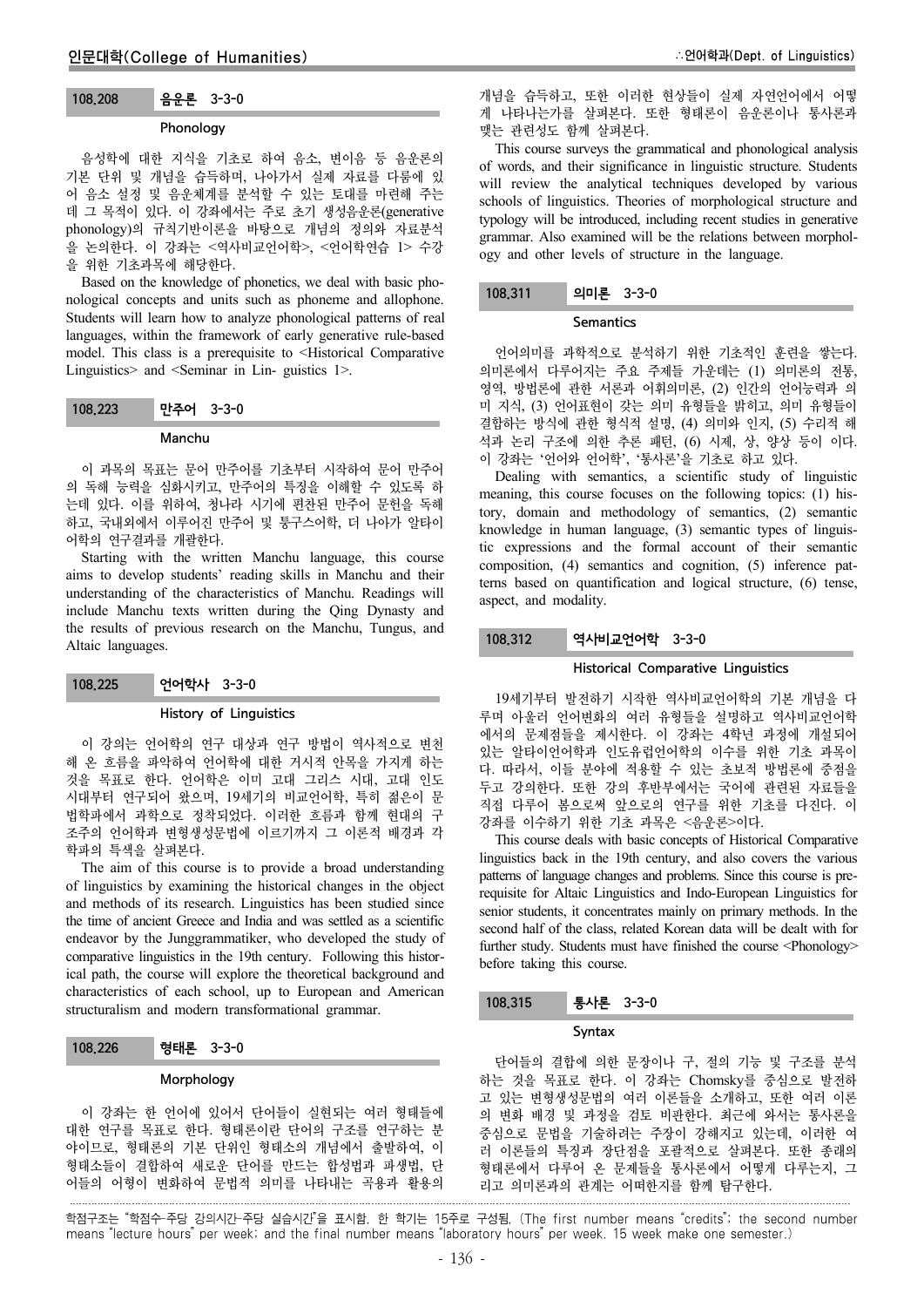This course provides an introduction to syntax, developed by modern transformational grammar, through its origins in Chomsky's Syntactic Structures (1957). The students will analyze the structure of sentences, and the function or the structure of elements occurring in the sentence. They will also study the main characteristics of theories that are derived from Chomsky's Generative Grammar, and research the interface between syntax and semantics.

| 108,317 | 사회언어학 3-3-0 |  |
|---------|-------------|--|
|---------|-------------|--|

## **Sociolinguistics**

사회언어학은 언어의 사회 변이를 통해 언어 다양성을 이해하 는 학문이다. 따라서 이 강의는 먼저 사회언어학의 성립 배경과 그 언어학적 의의를 살펴보고, 지금까지 연구된 사회언어학적 연 구 결과를 개괄적으로 다룬다. 그리하여 언어 구조 및 언어 사용 이 화자 또한 그가 속해 있는 집단의 사회와 어떤 관계가 있으며, 또한 그러한 관계는 어떻게 체계화시킬 수 있는가를 모색한다.

Sociolinguistics is the school of thought that attempts to understand the diversity of language through its sociological change. Accordingly, this course will first examine the background and significance of sociolinguistics, then give an overview of the results of sociolinguistic research up to this point. In addition, students will explore the relationship between the language structure and usage of the speaker and his/her society, and how that relationship might be systematized.

# 108.319 언어조사 및 분석 3-3-0

## Field Linguistics

실제 발화 현장에 나가 언어자료를 수집하고 분석함으로써 이론 을 통해 습득한 언어 원리를 적용해보는 과목이다. 이를 토대로 학 생들은 방언학적, 역사-비교 언어학적 이론의 실재를 경험하게 된다.

The aim of this course is to analyse and apply linguistic theory to real world speech data collected by students. Through the empirical work, students will gain an overview of Historical-Comparative Linguistic Theory.

108.320 심리언어학 3-3-0

## **Psycholinguistics**

이 강좌의 목적은 인간이 언어체계를 어떻게 사용하느냐, 언어 를 사용하는 것을 어떻게 배우느냐를 연구하는데 있다. 따라서 이 강좌는 언어습득 및 현대 언어학 이론에서 제기된 언어능력이 실 제적 토대를 가지고 있는가의 여부가 그 주된 내용이 되며, 발화 의 산출과 지각에 있어서의 인간의 행동방법, 기억과 지능의 언어 수행에의 기여 여부, 언어와 사고과정과의 상호관련방법 등도 이 강좌의 내용에 포함된다.

How does a person acquire his/her native language? How does a person perform his/her linguistic ability? How do linguistic faculty and thought interact with each other? Psycholinguistics is the subdivision of linguistics that tries to solve these problems. This course provides the general information and the introduction to the general research methods of psycholinguistics.

| 108,321 | 특수언어특강 3-3-0 |  |
|---------|--------------|--|
|---------|--------------|--|

## Topics in Individual Languages

어문계열의 언어학 분야 전공자들에게 역사언어학 및 공시언어

학의 관점에서 학술적으로 상당한 가치를 지닌 다양한 특수외국어 들을 습득할 기회를 제공한다. 몽골어와 터키어는 한국어와 여러 가지 문법적 혹은 형태적 유사성을 지닌 알타이제어 계통의 언어를 연구하는데 있어서 중요한 자료가 된다. 본 강좌는 알타이제어인 몽골어와 터키어를 비롯한 기타 특수 외국어의 구조, 형태, 음운적 특성에 포괄적으로 접근할 기회를 제공하는 것을 목표로 한다.

This course provides language or linguistics majors in the college of humanities with an opportunity to acquire some special languages, which have a great deal of academic importance in the historical and synchronic point of view. Among them, Mongolian and Turkish are useful for investigations on Altaic Language, which is similar grammatically and morphologically with Korean. This course aims to discuss the constructional, morphological and phonological properties of those languages.

# M1246.000100 알타이 언어학 3-3-0

## Altaic Linguistics

알타이언어학은 한국어의 계통론과 관련하여 중요한 분야이다. 이 과목은 역사비교언어학의 기초 지식을 전제로 하며 만주-퉁구 스어, 몽골어, 터키어 등 각 알타이언어의 개요, 이들의 비교 연 구, 알타이 가설에 대한 고찰, 한국어와 알타이제어의 비교는 비교 적 큰 비중을 두고 다루어지며 인도유럽언어 비교언어학에서 얻어 진 방법론의 알타이제어에 대한 적용 가능성 및 타당성 여부도 중 요한 문제로 다루어진다.

Altaic linguistics is very important to students of the genealogy of Korean language. This course provides a general introduction to Altaic linguistics. The class will involve studying and comparing the characteristics of each Altaic language (like Manchu-Tungus, Mongol, Turkish, etc) as well as evaluating the hypothesis of pre-Altaic language. During the course, students will apply the research methods of Indo-European linguistics to Altaic linguistics and study the relevance between Altaic languages and Korean.

## M1246.000200 인도유럽 언어학 3-3-0

## Indo-European Linguistics

인도유럽언어학은 구체적인 언어 자료를 토대로 하여 F. Bopp 에서 비롯되어 A.Schleicher에 의해서 체계화되었고 젊은이 문법 학파 시대에 절정을 이루었다. 인도유럽언어학의 주요과제는 비교 의 토대가 되는 제3의 기준을 통하여 둘 또는 다수의 언어를 체 계적으로 비교하는 작업이다. 주요 연구대상으로 초기에는 공통조 어의 재구와 친족관계의 규명이었으나 후기에는 음성학과 형태론 등 언어의 형식적인 면이 부각되었으며 이러한 연구는 현상에 관 한 관찰, 연구와 설명을 목표로 하여 수행된다.

This course introduces the Indo-European Hypothesis which began with F. Bopp and culminated during the Jung-Grammatiker period. Focus will be placed on the comparison of two or more languages using certain criteria. The earlier part of the course will survey such general topics as reconstruction of proto language and family relations, while the latter part will focus on such formal aspects of languages as phonetics and morphology.

## 108.413A 컴퓨터언어학 3-3-0

## Computational Linguistics

이 강좌에서는 근래에 들어 언어학과 컴퓨터과학이 밀접한 관 련을 맺으면서 확립되기 시작한 컴퓨터언어학의 기초적 지식을 소 개하고, 그러한 컴퓨터과학의 관점에서 언어가 어떻게 연구될 수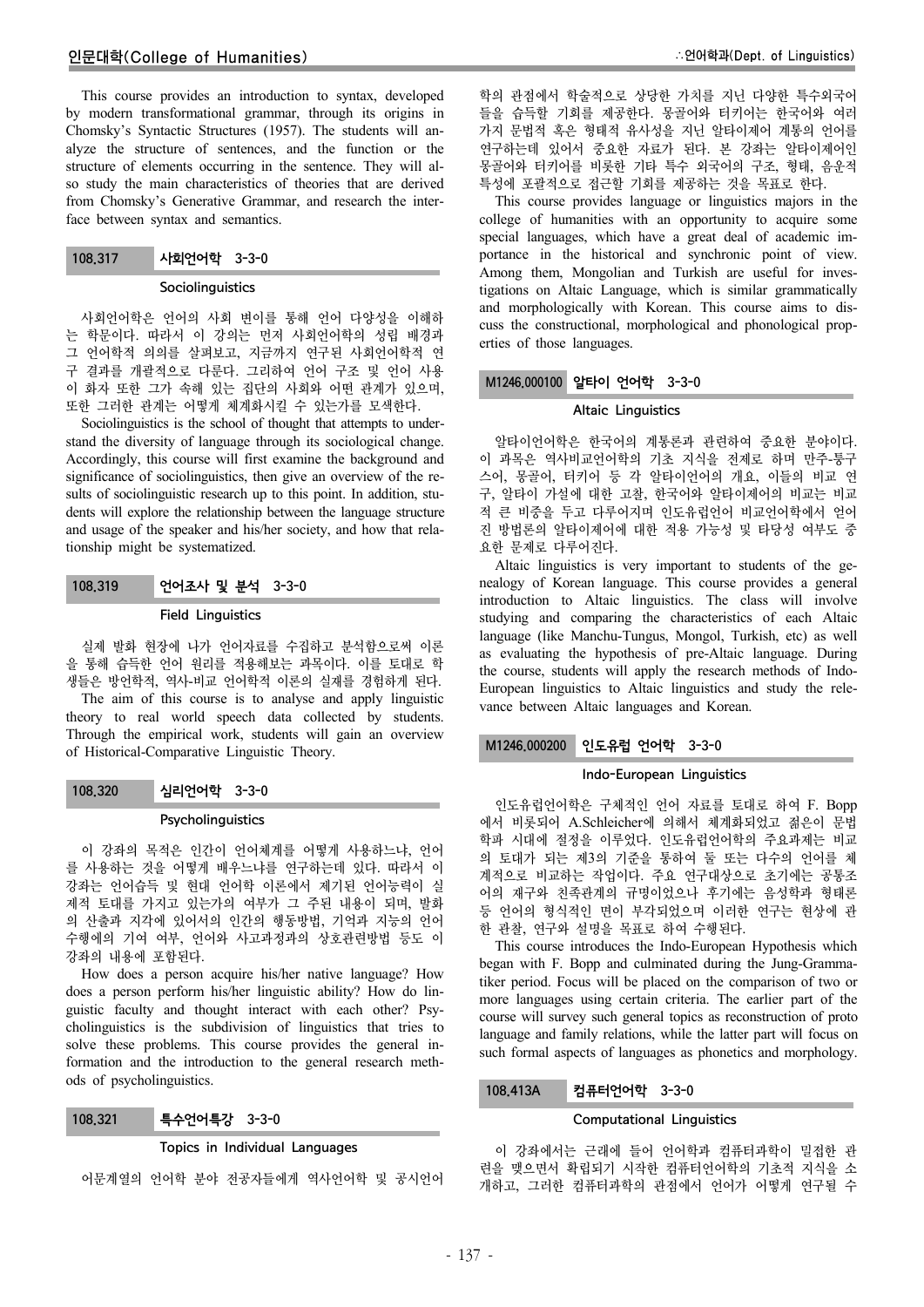있는가 하는 점이 모색한다. 따라서 이 강좌의 내용에는 단어 빈 도 계산, 색인 작성, 기계 번역, 언어 인지, 언어 합성을 위한 언 어처리의 방법론 등이 포함된다. 컴퓨터언어학의 수강을 위해서는 최근의 통사이론 및 의미이론에 대한 전반적인 지식이 먼저 요구 된다.

This course outlines the fundamental notions and theories on computational linguistics and natural language processing, dealing with current issues on corpus linguistics.

| 108,414A | 언어학연습 1 3-3-0 |  |
|----------|---------------|--|
|----------|---------------|--|

## Seminar in Linguistics 1

음운론(108.208)에서 배운 내용을 바탕으로 음성, 음운, 형태론 의 주요쟁점을 선택하여 심도 있게 다룬다. 논문작성에 집중함으 로써 졸업논문을 준비하는 수업이며 대학원 수준의 수업과 직접 연결될 수 있다.

This course deals with major issues in phonetics, phonology and morphology, based on the knowledge of phonology class (108.208). One goal of this course is to write a publishable paper, and it is a transition class to prepare for the graduate level phonology.

## Applied Phonetics

이 강좌에서는 음성학적 지식이 어떤 분야에서 응용될 수 있는 지 논의된다. 최근 들어 활발하게 논의되고 있는 한국어와 영어 표준발음 교육과 관련된 언어교수법, 언어활동의 장애(예를 들어 실어증과 같은) 요인과 그 치료를 연구하는 언어 치료 방법론 모 색이 주요 강의내용이 되며, 이밖에도 언어정책이나 음성정보처리 분야에서 음성학적 지식을 어떻게 응용할 수 있는지 모색한다.

This course introduces students to how phonetic knowledge can be applied in pronunciation-teaching and speech-technology. Emphasis will be put on the student's ability to produce, perceive and transcribe Korean and English pronunciation correctly. Also introduced will be the current trends in speech- technology and the structure of speech synthesizers.

## 108.416 일본어의 구조 3-3-0

## Structure of Japanese Language

일반 언어학의 다양한 시각에서 일본어의 구조에 대한 연구를 소개하고, 실제 일본어 자료를 분석한다. 이는 언어학의 여러 분야 (음성학, 음운론, 형태론, 통사론, 의미론 등)의 이해를 심화시키 고, 한국어 및 여러 언어와의 비교 대조를 통해 언어유형론적인 이해를 넓힌다. 또한 일반 학생들의 고급수준 일본어 학습을 위한 유용한 기초가 될 것이다.

This course introduces students to the structure of Japanese in terms of theoretical linguistics. Through analysis of data, students will deepen their ability to analyze real linguistic data, communicate in Japanese, and more easily understand various branches of linguistics.

## 108.417 언어와 정보처리 3-3-0

#### Language and Information Processing

본 과목에서는 언어학의 정보처리 분야 응용에 대해서 인간과 컴퓨터 사이의 가장 자연스러운 의사소통 수단인 음성대화 인터페 이스를 중심으로 배운다. 구체적으로는 음성학과 음운론, 형태론, 통사론, 의미론 등의 언어학 세부 분야의 기초이론과 음성 대화

시스템과의 관련성을 살펴보며, 음성인식과 음성합성, 음성언어 이 해의 기본 개념과 언어처리 계산모델 및 소프트웨어 구현 방법을 소개한다.

This course is designed to introduce students to the fundamental concepts and ideas in speech processing and natural language processing (NLP). It develops an in-depth understanding of both the algorithms available for the processing of phonetic and linguistic information and the underlying computational properties of speech and natural language. Focus is on modern quantitative techniques in speech processing and NLP: using large corpora, statistical models for acquisition, disambiguation, and parsing. Also, it examines and constructs representative systems.

## 108.418 언어학연습 2 3-3-0

## Seminar in Linguistics 2

통사론과 의미론의 주요 주제들을 중심으로 기존 연구를 비교 검토하며, 실제 자료를 수집하고 분석하여 결론을 이끌어 내는 과 학적 논증을 훈련한다. 소논문의 보고서를 작성하게 하여 졸업 논 문으로 발전시킬 수 있도록 한다.

This course deals with special topics in syntax and semantics. By examining and criticizing previous works on the issues, students will learn how to draw out a generalization from empirical linguistic data using scientific methods.

## 108.419 언어장애 및 치료 3-3-0

#### Language Pathology

언어병리학을 개관한다. 이를 위하여 우선 언어를 중심으로 한 정상적인 의사소통과, 장애가 있는 의사소통을 비교한다. 이러한 장애는 크게 두 가지로 분류할 수 있는데, 하나는 감각기관이나 발화기관과 같은 신체 외부상의 장애로 인한 경우와, 언어정보처 리과정의 중심에 있는 뇌의 손상에 의한 경우가 그것이다. 이렇게 원인에 따라 다양하게 나타나는 증상과 함께 이에 대한 치료방법 을 살펴보고, 언어학과 언어병리학의 상관관계에 대해서도 생각해 본다.

This lecture introduces Language Pathology. It compares disorders in communications with normal communications, then classify the disorders. There are two types of language disorders, one is from failures of sensory or movement systems, the other is damage to brain. The students will explore the various symptoms, clinical manifestations and intervention.

## 108.420 화용론 3-3-0

#### **Pragmatics**

언어와 그 사용 맥락의 상관성을 탐구한다. 의미론이 문장의 의 미를 진리조건으로 다루는데 비해, 화용론은 문장의 의미와 맥락 의 상호 작용을 설명한다. 담화 맥락은 (1) 담화상에 드러난 언어 적 맥락, (2) 시공간의 물리적 맥락, 그리고 (3) 일반 지식 및 사 회적 맥락을 포괄한다. 전제와 함축에 의한 추론의 설명, 발화 행 위의 역학적 적정조건, 지시 표현의 맥락 해석, 대화 및 담화 구 조, 언어표현에 나타난 사회-문화 구조적 해석, 대중 매체의 담화 해석 등이 화용론의 주요 주제들이다.

This course explores the relationship between the language and its context. Pragmatics accounts for the dynamics of the sentence meaning and speaker's intended meaning, whereas semantics identifies the sentence meaning as truth conditions.

The pragmatic contexts to be considered include (1) linguistic contexts in the discourse, (2) spatio-temporal contexts,